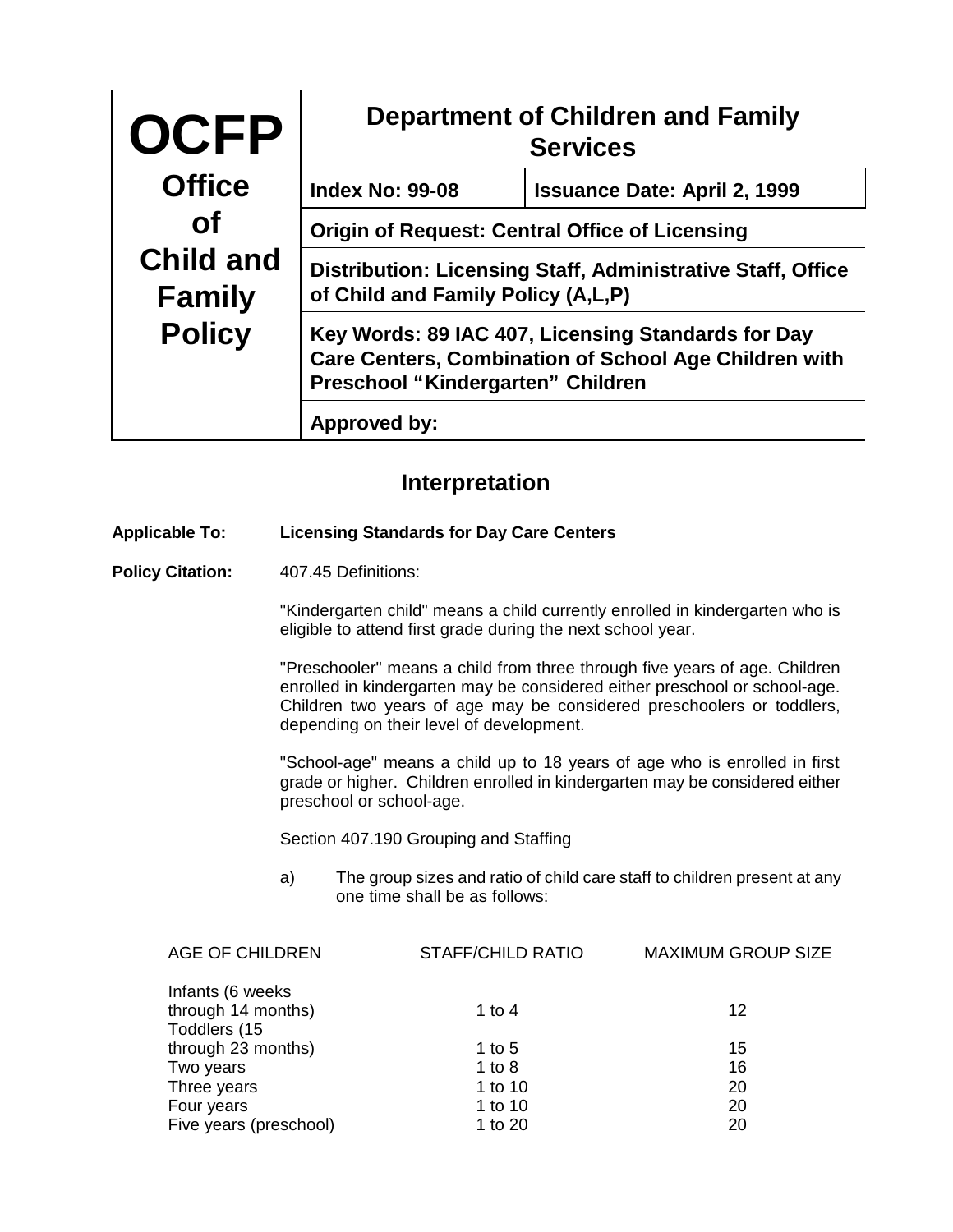| <b>OCFP</b> | <b>Index No: 99-08</b>                                                                                                                                            | <b>Issuance Date: 4/2/99</b> |
|-------------|-------------------------------------------------------------------------------------------------------------------------------------------------------------------|------------------------------|
|             | Key Words: 89 IAC 407, Licensing Standards for<br>Day Care Centers, Combination of School Age<br><b>Children with Preschool "Kindergarten"</b><br><b>Children</b> |                              |

| School-age:      | Kindergartners present |    | 1 to 20                                                                                                                                                                                                                           | 30 |
|------------------|------------------------|----|-----------------------------------------------------------------------------------------------------------------------------------------------------------------------------------------------------------------------------------|----|
|                  | b)                     |    | The following exception to this Section is permitted: An early<br>childhood teacher aided by an early childhood assistant may<br>supervise a group of up to 30 children if all of the children are at least<br>five years of age. |    |
|                  | c)                     |    | Whenever children of different ages are combined, as allowed by<br>Section 407.190(d) below, the staff/child ratio and maximum group<br>size shall be based on the age of the youngest child in the group.                        |    |
|                  | d)                     |    | Children may be combined in any of the following ways:                                                                                                                                                                            |    |
|                  |                        | 1) | Infants, toddlers and two-year-olds may be combined; and/or                                                                                                                                                                       |    |
|                  |                        | 2) | Two-year-olds through five-year-old preschool children may<br>be mixed in any combination; and/or                                                                                                                                 |    |
|                  |                        | 3) | School-age kindergarten children may be mixed with five-<br>year-old preschoolers; and/or                                                                                                                                         |    |
|                  |                        | 4) | Four-year-olds through six-year-old children may be mixed;<br>and/or                                                                                                                                                              |    |
|                  |                        | 5) | Children of all ages may be mixed during the first hour and<br>last hour of programs that operate ten or more hours per day.                                                                                                      |    |
|                  | group.                 |    | Programs that combine children in any of the above ways shall have staff<br>training activities and daily schedules to meet the needs of all children in the                                                                      |    |
| <b>Question:</b> |                        |    | Can five-year-old preschoolers, who have not yet participated in a formal school<br>setting outside of a day care center be mixed with school age children,<br>including other five-year-old kindergartners?                      |    |

- **Discussion:** Subsection 407.190(d),(2),(3),(4)&(5) describes the combination of five-year-old children that can be included in a group. Five-year-old children that are considered preschool children can be mixed with other age children under four circumstances:
	- 1) five-year-old preschool children can be mixed with 2, 3, and 4 year-old children,